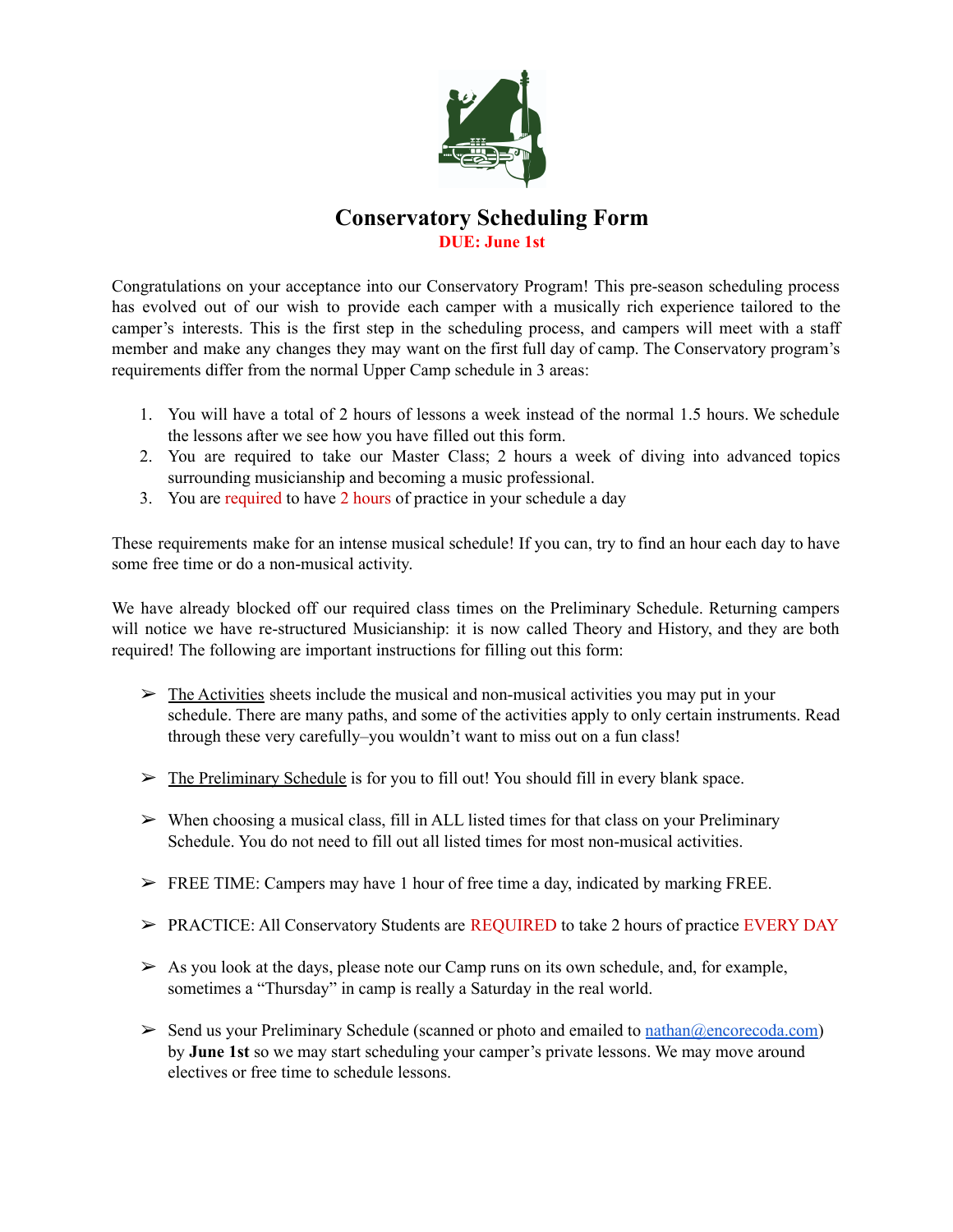# **The Activities**

**Musical Activities**: Read over each section carefully. You may see something new you want to try! Campers need to have at least 4 musical activities a day. The requirements are in red. Everything else is an elective.

- $\triangleright$  Morning Ensembles: Band and Orchestra. Strings, Winds, Brass, and Percussionists: If your primary OR secondary instrument is a band/orchestra instrument, you must elect a Band or Orchestra (read below for choices). Wind Ensemble and Senior Orchestra is by audition only based on your placement audition recording. If you are unsure what ensemble to put, simply put 'band' or 'orchestra'.
	- **Philharmonia:** 9:00 and 10:00 M T W Th F
		- Strings only, beginner and early intermediate ensemble
	- **○ Symphonic Winds**: 9:00 and 10:00 M W F
	- **○ Senior Orchestra (strings):** 9:00 and 10:00 M T W Th F
	- **○ Senior Orchestra (winds/brass/perc):** 9:00 and 10:00 M W F
	- **○ Wind Ensemble:** 9:00 and 10:00 T Th
- ➢ Afternoon Ensembles: All voice primary campers must elect Chorus. Chamber Choir is by audition only, and campers audition at camp. Please schedule Chamber Choir if you intend to audition.
	- **○ Crimson Jazz Band:** 3:00 M T W Th F
		- For experienced Jazz Band musicians
	- **○ Lab Jazz Band:** 1:00 T Th
		- For any instrument wanting to try jazz/beginning jazz players!
	- **○ Jazz Choir:** 1:00 T Th AND 4:15 W (you can double in Theater and Jazz Choir)
	- **○ Chorus:** 2:00 M T W Th F
	- **○ Chamber Choir:** 5:15 M W F
	- **○ Chamber Orchestra:** 4:15 M W F
		- Staff orchestra. If you play a string or standard orchestral wind/brass/percussion instrument, you may request this ensemble.
	- **○ Contemporary Music Ensemble:** 4:15 T Th
- $\triangleright$  Small Ensembles: A small group of campers that learn and perform a new piece. We offer Classical Chamber groups, Jazz Combos, and Rock Bands.
	- **Rock Band:** 9:00 and 10:00 T Th
	- **○ Jazz Combo:** 11:00 M T W Th F
	- **Standard Chamber Music:** 11:00 M T W Th F
	- **Intensive Chamber Music:** 11:00 M T W Th F AND 3:00 M T W Th F
		- Join intensive chamber music to rehearse with your group 2 hours a day!
		- Strongly recommended for Conservatory Students!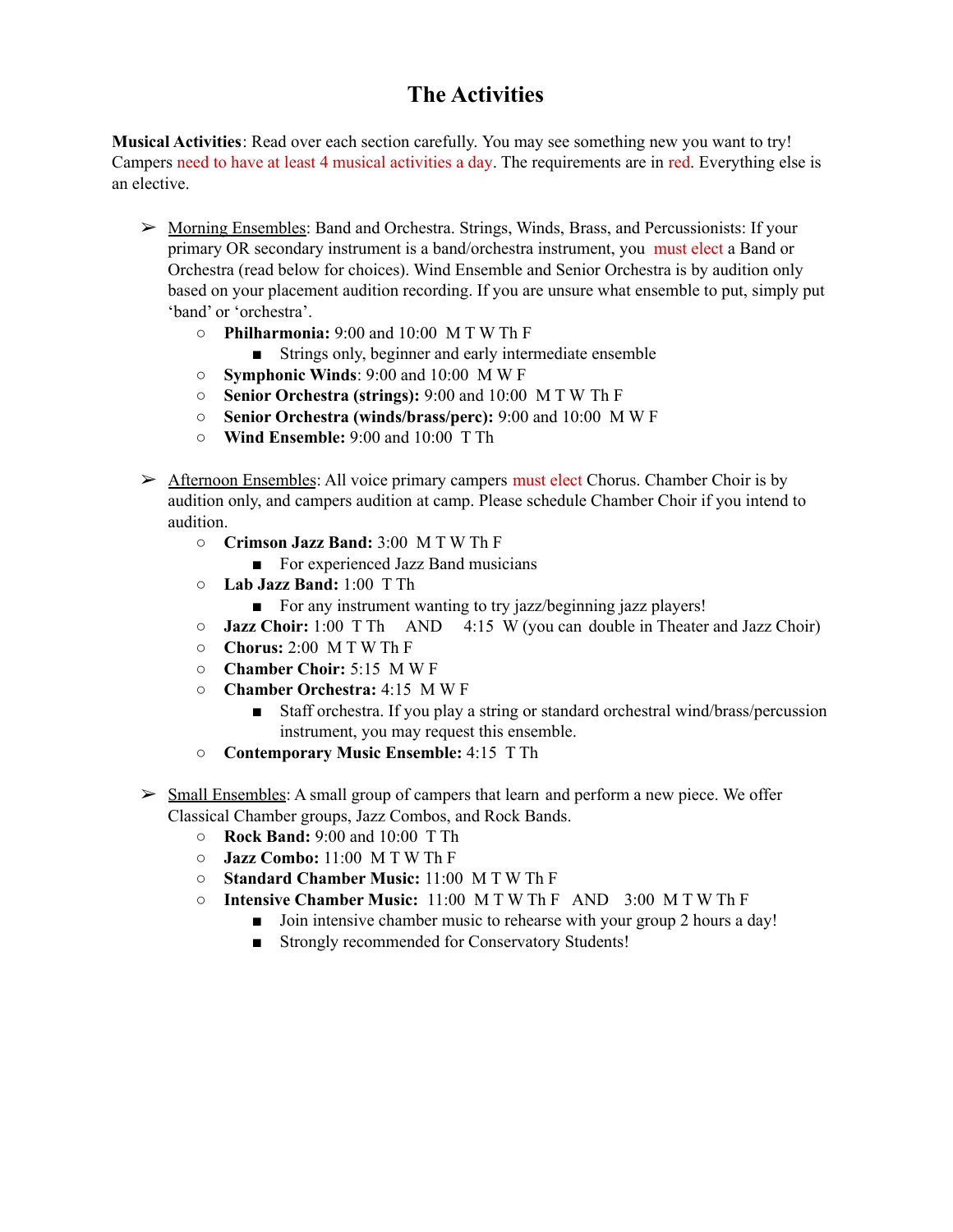- $\triangleright$  Theater: We have many Theater options, including Musical Theater–our full stage production, Workshop that covers a wide variety of theater topics, Broadway for learning and staging broadway-style solos, and Theater Improvisation for an engaging class of hilarious improv!
	- **○ Musical Theater:** 4:15 M T W Th F AND 5:15 T Th
	- **○ Theater Workshop (TW):** 10:00 M F
	- **○ Broadway:** 3:00 T Th
	- **○ Theater Improv (TI):** 5:15 M F
- $\geq$  Jazz Electives: Continue learning the language of jazz through our improvisation and arranging classes.
	- **○ Jazz Improv 1 (beginner):** 2:00 T Th
	- **○ Jazz Improv 2 (advanced):** 2:00 T Th
	- **○ Jazz Arranging:** 2:00 M W
- $\triangleright$  Pianists: Piano primary campers that do not play in Band or Orchestra must elect Piano Workshop Classical or Piano Workshop Jazz. It is highly encouraged that our piano campers take Piano Sightreading and/or Accompaniment this summer!
	- **○ Piano Workshop Classical:** 9:00 M T W Th F
	- **Piano Workshop Jazz:** 9:00 M T W Th F
	- **○ Piano Sightreading:** 3:00 W F
	- **○ Piano Accompaniment:** 3:00 T Th
- $\triangleright$  Voice and Guitar: Any voice or guitar primary that is not in a M W F Band or Orchestra class must elect the following 9:00 classes:
	- **○ Vocal Workshop:** 9:00 M W F
	- **○ Guitar Workshop:** 9:00 M W F
- $\triangleright$  Other Electives:
	- **○ Conducting:** 3:00 M W F
	- **○ Composition:** 3:00 T Th
	- **○ Song Writing:** 4:15 M F
		- Learn to write lyrics, chords, and rhythm all in one class!

**General Camp Activities:** Don't forget, you can add FREE to each day, and you MUST have 2 hours of PRACTICE every day! The specific times of many of these electives (i.e. Tennis, Arts&Crafts, Waterfront activities…) are likely to change around once the camper arrives at camp and we consolidate campers into classes.

#### $\geq 9:00$  Offerings

- **○ Arts and Crafts** T Th
- **○ Tennis** T Th
- $\geq 10:00$  Offerings
	- **○ Creative Writing** T Th
	- **○ Tennis** T Th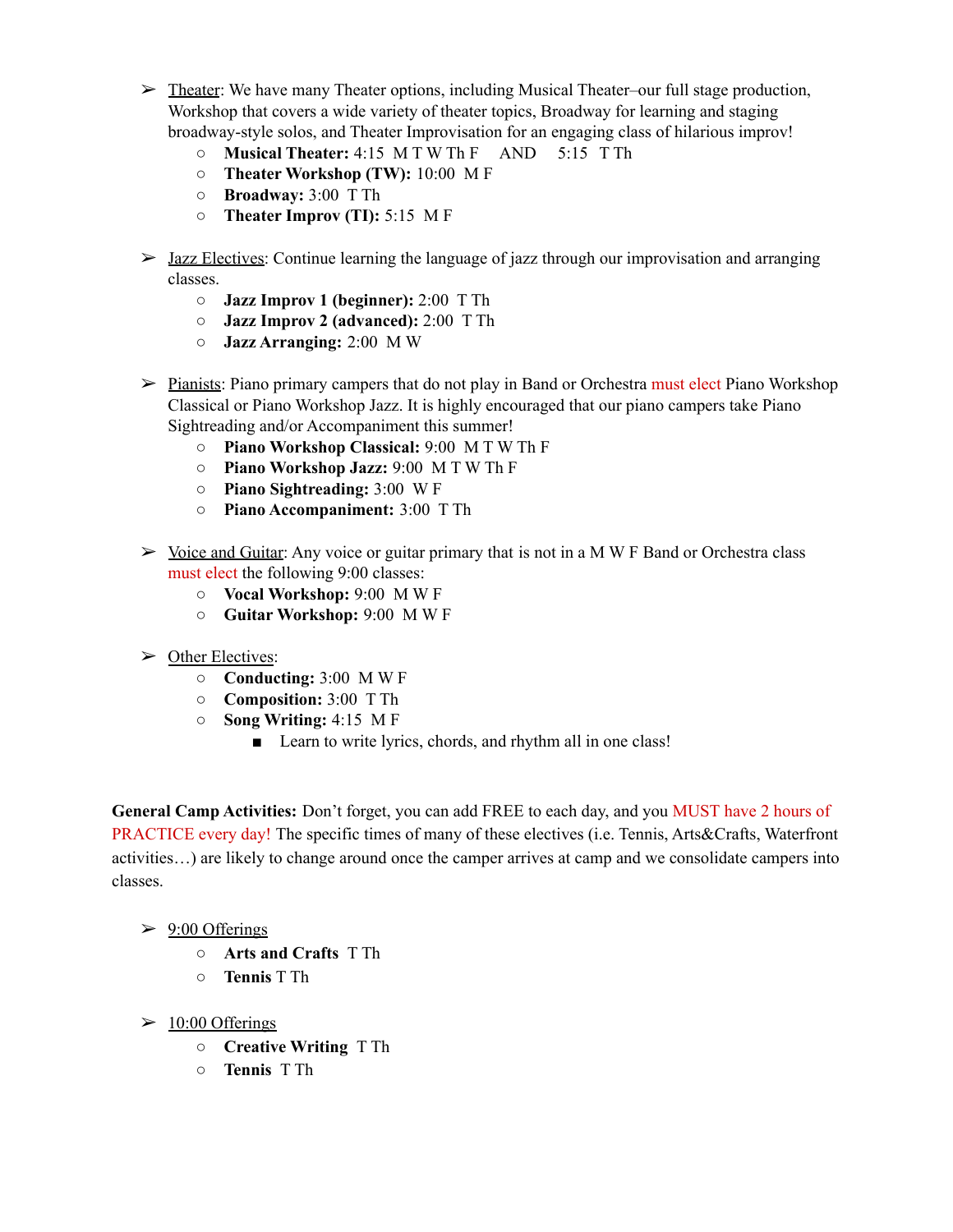#### $\geq 2:00$  Offerings

- **○ Arts and Crafts** (up to 2 hours per week) M T W Th F
- **○ Tennis** M T W Th F
- **○ Kayaking or Paddle Boarding** (up to 2 hours per week) M T W Th F
- **○ Swim for Fitness** (a refreshing waterfront workout!) M T W Th F

#### $\geq 3:00$  Offerings

- **○ Arts and Crafts** (up to 2 hours per week) M T W Th F
- **○ Tennis** M T W Th F
- **○ Kayaking or Paddle Boarding** (up to 2 hours per week) M T W Th F
- **○ Swim for Fitness** (a refreshing waterfront workout!) M T W Th F
- **○ Swim Instruction** (learn to swim!) M T W Th F
- **○ Lifeguard Training Class** (CIT's ONLY) M T W Th F (fill in all listed times)
- $\geq 4:15$  Offerings
	- **○ Arts and Crafts** (up to 2 hours per week) M T W Th F
	- **○ Tennis** M T W Th F
	- **○ Kayaking or Paddle Boarding** (up to 2 hours per week) M T W Th F
	- **○ Swim for Fitness** (a refreshing waterfront workout!) M T W Th F
	- **○ Swim Instruction** (learn to swim!) M T W Th F
- $\geq$  5:15 Offerings
	- **○ Free Swim** M T W Th F
	- **○ Kayaking or Paddle Boarding** (up to 2 hours per week) M T W Th F
	- **Swim for Fitness** (a refreshing waterfront workout!) M T W Th F
	- **Swim Instruction** (learn to swim!) M T W Th F
	- **○ Water Polo** (play this great game friends!) M W F
	- **○ Drawing and Painting** M T W Th F
	- **○ Tennis** M T W Th F
	- **○ Soccer** M W F (fill in all listed times)
	- **○ Volleyball** M W F (fill in all listed times)
	- **○ Basketball** T Th (fill in all listed times)
	- **○ Ultimate Frisbee** T Th (fill in all listed times)